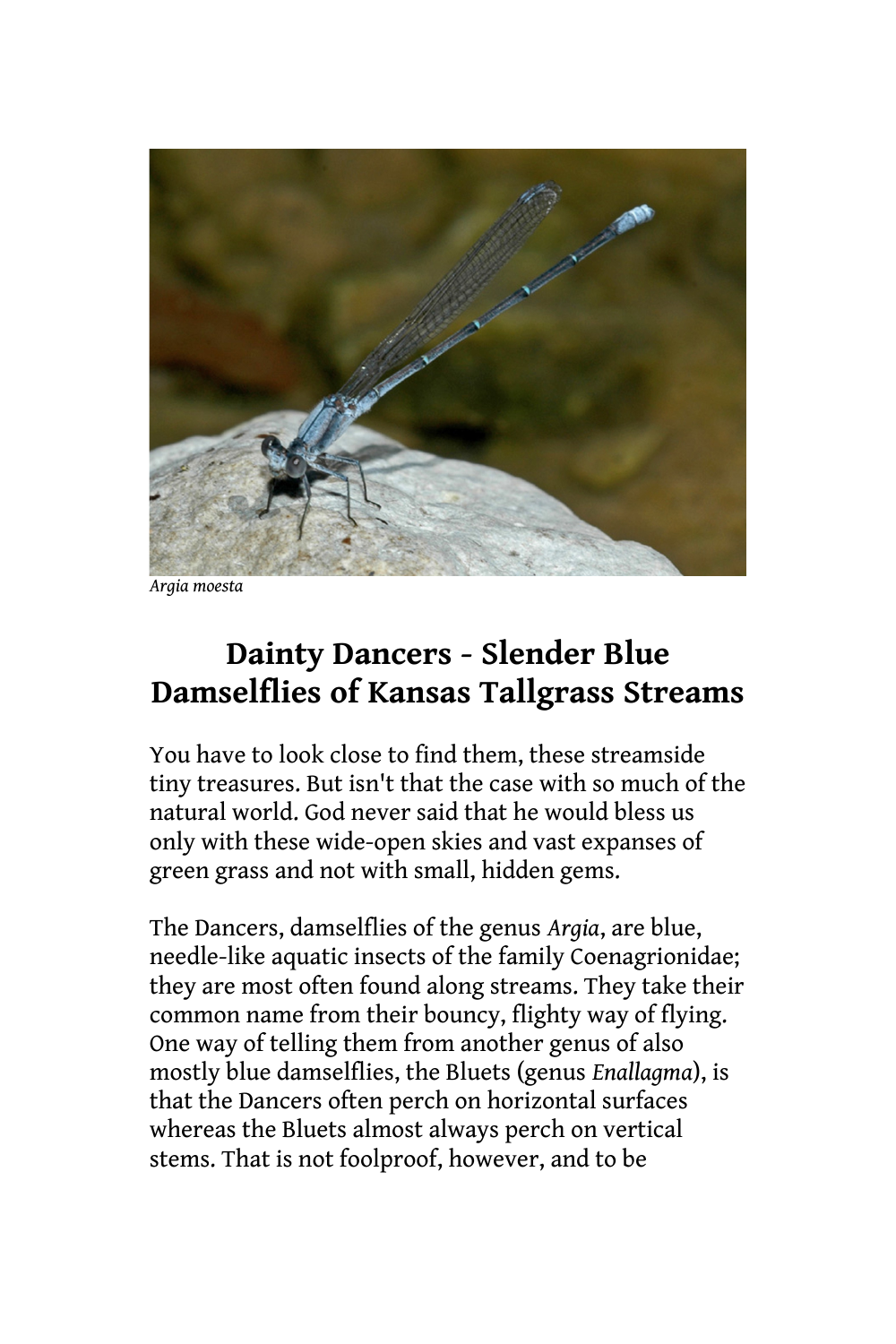definitive, you need to get close enough to them to see the spurs on their legs. If the spurs are longer than the space between the spurs, they are Dancers.

Let's take a closer look at three species of Dancers that I found and photographed on a hike along King's Creek in the Konza Prairie. All three pictured are males.

The Powdered Dancer, *Argia moesta*, looks as if he has been dusted with blue talcum. That appearance comes from pruinescence, a waxy coating that develops on the outer skin of some species of dragonflies and damselflies as they mature. Powdered Dancers are found along nearly every stream or river in the state.

The Springwater Dancer, *Argia plana*, is a wonderful sky blue. True to its name, this species is found at springs, small and large, all across the state. I have seen them at Scott County State Lake, at tiny springs in Cowley County, and here, along King's Creek on the Konza.



*Argia translata*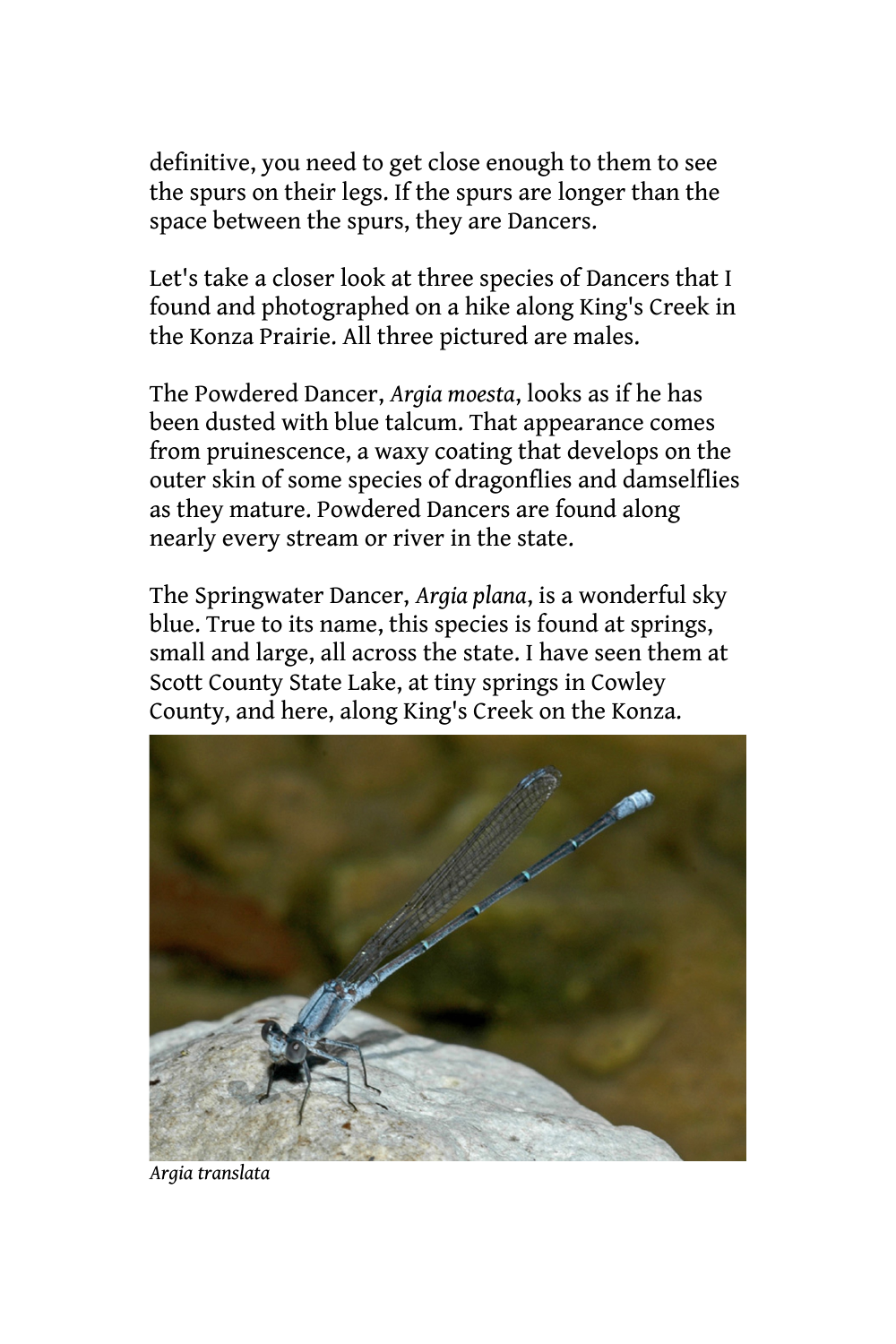The last of our trio is the Dusky Dancer, *Argia translata*. Guess he got that romantic name because he is dark and handsome. This species, in Kansas, is almost exclusive to the Flint Hills, although it can be found in the easternmost tier of counties as well.



*Argia plana*

These are just three of ten species of Dancers known to occur in Kansas. For more information, please refer to my issue of The Kansas School Naturalist, "Checklist of Kansas Damselflies." The link to a pdf version of the booklet is included below.

On-line Resources:

 "A Checklist of North American Odonata," by Dennis R. Paulson and Sidney W. Dunkle. 2012 Edition: [http://www.odonatacentral.org/docs/NA\\_Odona](http://www.odonatacentral.org/docs/NA_Odonata_Checklist_2012.pdf) ta Checklist 2012.pdf